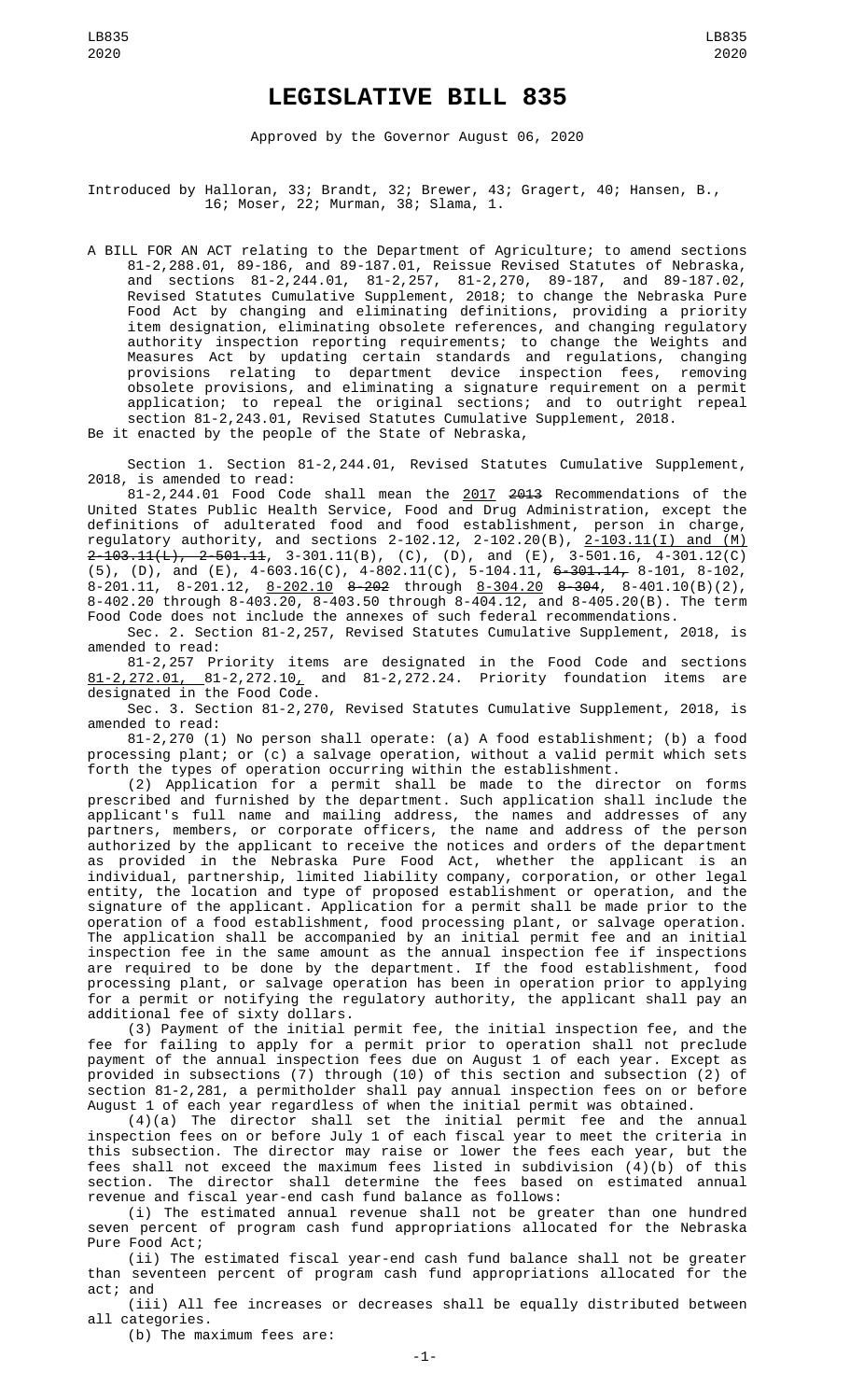|                          |         |             |             | No Food     |
|--------------------------|---------|-------------|-------------|-------------|
|                          |         |             | Additional  | Preparation |
|                          |         | First       | Food        | Area,       |
|                          |         | Food        | Preparation | Unit        |
|                          |         | Preparation | Area        | 0r          |
|                          |         | Area        | Annual      | Units       |
| Food                     | Initial | Annual      | Inspection  | Annual      |
| Handling                 | Permit  | Inspection  | Fee         | Inspection  |
| Activity                 | Fee     | Fee         | (per area)  | Fee         |
| Convenience Store        | \$86.19 | \$86.19     | \$43.09     | N/A         |
| Itinerant Food Vendor    | \$86.19 | \$86.19     | \$43.09     | N/A         |
| Licensed Beverage        |         |             |             |             |
| Establishment            | \$86.19 | \$86.19     | \$43.09     | N/A         |
| Limited Food Service     |         |             |             |             |
| Establishment            | \$86.19 | \$86.19     | \$43.09     | N/A         |
| Temporary Food           |         |             |             |             |
| Establishment            | \$86.19 | \$86.19     | \$43.09     | N/A         |
| Food Delivery Service    | \$86.19 | N/A         | N/A         | \$17.23     |
| Mobile Food Unit         |         |             |             |             |
| (for each unit)          | \$86.19 | N/A         | N/A         | \$43.09     |
| Pushcart (for each unit) | \$86.19 | N/A         | N/A         | \$17.23     |
| Vending Machine          |         |             |             |             |
| Operations:              | \$86.19 |             |             |             |
| One to ten units         |         | N/A         | N/A         | \$17.23     |
| Eleven to twenty units   |         | N/A         | N/A         | \$34.46     |
| Twenty-one to thirty     |         |             |             |             |
| units                    |         | N/A         | N/A         | \$51.69     |
| Thirty-one to forty      |         |             |             |             |
| units                    |         | N/A         | N/A         | \$68.92     |
| Over forty units         |         | N/A         | N/A         | \$86.15     |
| Food Processing Plant    | \$86.19 | \$120.64    | \$43.09     | N/A         |
| Salvage Operation        | \$86.19 | \$120.64    | \$43.09     | N/A         |
| Commissary               | \$86.19 | \$120.64    | \$43.09     | N/A         |
| All Other Food           |         |             |             |             |
| Establishments           | \$86.19 | \$120.64    | \$43.09     | N/A         |

(5) If a food establishment is engaged in more than one food handling activity listed in subsection (4) of this section, the inspection fee charged shall be based upon the primary activity conducted within the food establishment as determined by the department and any fees assessed for each additional food preparation area within the primary establishment as determined by the department.

(6) If a person fails to pay the inspection fee for more than one month after the fee is due, such person shall pay a late fee equal to fifty percent of the total fee for the first month that the fee is late and one hundred percent for the second month that the fee is late. The purpose of the late fee -2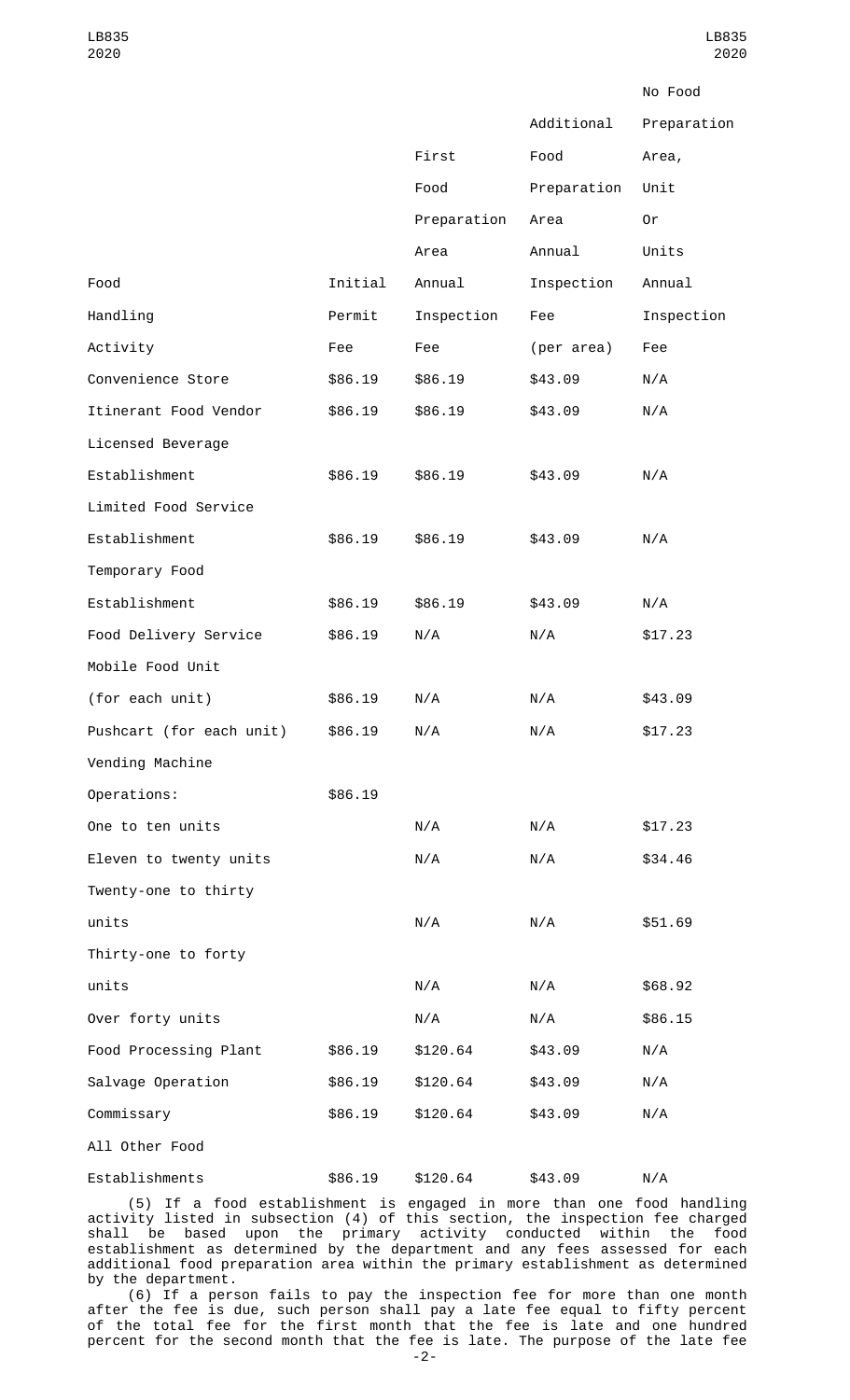is to cover the administrative costs associated with collecting fees. All money collected as a late fee shall be remitted to the State Treasurer for credit to the Pure Food Cash Fund.

(7) An educational institution, health care facility, nursing home, or governmental organization operating any type of food establishment, other than a mobile food unit or pushcart, is exempt from the requirements in subsections (1) through (6) of this section.

(8) A food establishment which produces eggs and only stores, packages, sells, delivers, or otherwise provides for human consumption the eggs it produces, or only stores, packages, sells, delivers, or otherwise provides for human consumption eggs produced from no more than four producers at the same time, is exempt from the requirements of subsections (1) through (6) of this section. Any food establishment with a valid egg handler license and for which all fees have been paid prior to August 24, 2017, is exempt from the permit and inspection fee requirements of the Nebraska Pure Food Act until August 1, 2018.

(9) A food establishment or food processing plant holding a permit under the Nebraska Milk Act is exempt from the requirements of subsections (1) through (6) of this section.

(10) A single event food vendor or a religious, charitable, or fraternal organization operating any type of temporary food establishment, mobile food unit, or pushcart is exempt from the requirements of subsections (1) through (6) of this section. Any such organization operating any nontemporary food establishment prior to July 1, 1985, is exempt from the requirements of subsection (2) of this section.

Sec. 4. Section 81-2,288.01, Reissue Revised Statutes of Nebraska, is amended to read:

81-2,288.01 (1) The regulatory authority shall document on an inspection report form:

(a) Administrative information about the food establishment's legal identity, street and mailing addresses, type of establishment and operation, inspection date, status of the permit, and personnel certificates that may be required;

(b) Specific factual observations of violative conditions, omissions, or other deviations from the requirements of the Nebraska Pure Food Act that require correction by the permitholder; and

(c) Whether the violations listed are priority items, priority foundation items, critical or repeated.

(2) The regulatory authority shall specify on the inspection report form the timeframe for correction of the violations as specified in the Nebraska Pure Food Act.

(3) All procedures and requirements related to the inspection of food establishments in the act apply to food processing plants and salvage operations.

(4) The completed inspection report form is a public document that shall be made available for public disclosure to any person who requests it according to law.

Sec. 5. Section 89-186, Reissue Revised Statutes of Nebraska, is amended to read:

89-186 (1) The Legislature hereby adopts by reference the following:

(a) The standards of the National Conference on Weights and Measures published in National Institute of Standards and Technology Handbook 44 entitled Specifications, Tolerances, and Other Technical Requirements for Weighing and Measuring Devices as it existed on January 1, <u>2019</u> <del>2003</del>, except Section 3.31. Vehicle - Tank meters. UR.2.2. Ticket <u>Printer,</u> P<del>rinters;</del> Customer Ticket, Section 2.20. Scales, N.3. Minimum Test Weights and Test Loads; and Table 4, are not adopted. In addition to the language found in Section 3.30. Liquid-Measuring Devices, S.1.6.4., S.1.6.5., UR.3.2., and UR.3.3. of such handbook, any computing device in which a product or grade is offered for sale at more than one unit price may also compute at the lowest possible unit price for such transaction. All prices shall still be displayed or posted on the face of the dispenser. Such handbook shall govern all commercial and law enforcement weighing and measuring devices in the state;

(b) The Uniform Regulation for the Method of Sale of Commodities of the National Conference on Weights and Measures published in National Institute of Standards and Technology Handbook 130 entitled Uniform Laws and Regulations in the Areas of Legal Metrology and Engine Fuel Quality as it existed on January 1, 2019 2003. Such handbook shall be used to determine the proper units of measurement to be used in the keeping for sale or sale of commodities;

(c) The Uniform Packaging and Labeling Regulation of the National Conference on Weights and Measures published in National Institute of Standards and Technology Handbook 130 entitled Uniform Laws and Regulations <u>in the Areas</u> of Legal Metrology and Engine Fuel Quality as it existed on January 1, 2019 2003. Such handbook shall govern the packaging and labeling by weight, measure, or count of commodities kept for sale or sold in this state; and

(d) The procedures designated in National Institute of Standards and Technology Handbook 133 entitled Checking the Net Contents of Packaged Goods as it existed on January 1, 2019 2003.

(2) Copies of the handbooks adopted by reference in this section shall be filed with the Secretary of State, Clerk of the Legislature, and Department of Agriculture. Copies filed with the Clerk of the Legislature shall be filed electronically.

(3) Whenever there exists an inconsistency between the provisions of the Weights and Measures Act other than this section and any of the handbooks

LB835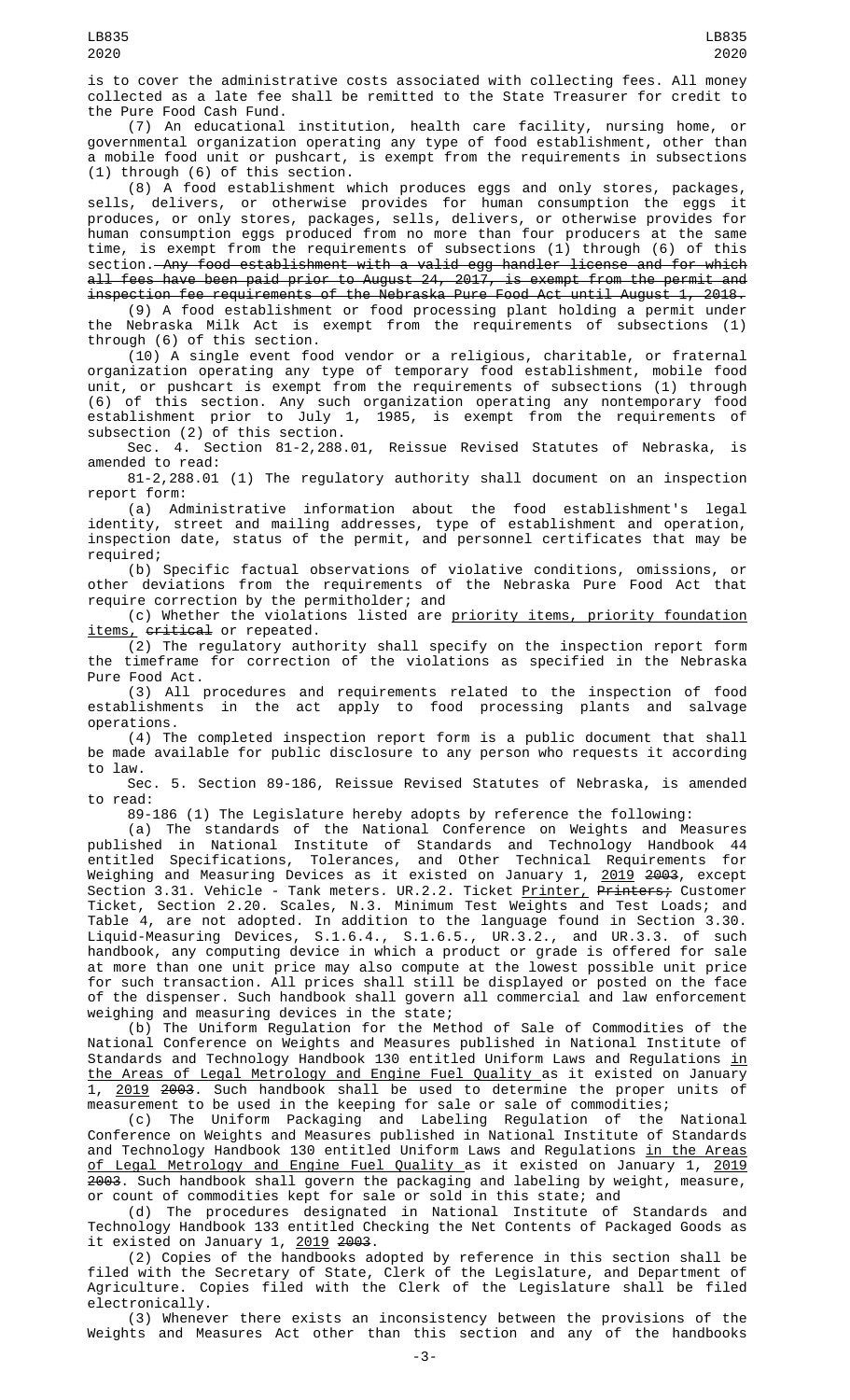adopted by reference, the requirements of such provisions of the act shall control.

Sec. 6. Section 89-187, Revised Statutes Cumulative Supplement, 2018, is amended to read:<br>89-187 Fo

For purposes of administering and enforcing the Weights and Measures Act, the director is authorized to The director shall:

(1) Maintain traceability of the primary standards to the National Institute of Standards and Technology;

(2) Enforce the provisions of the Weights and Measures Act;

(3) Adopt and promulgate reasonable rules and regulations for the enforcement of the act including the following:

(a) Requirements for the voluntary registration of sales and repair personnel for commercial weighing and measuring devices including:

(i) Registration fees for such personnel which shall not exceed the actual cost to defray the operation of the voluntary registration program;

(ii)(A) Qualifications for registration, which may include examinations, (B) performance standards to maintain registration, (C) types of equipment necessary for the work to be performed by the personnel, (D) responsibilities and privileges of registration, and (E) revocation and suspension of such registration and probation of the registrant; and

(iii) Minimum standards for the installation and maintenance of commercial weighing and measuring devices;

(b) Additional standards not specifically provided for in the act;

(c) Standards for (i) attachments or parts entering into the construction or installation of commercial weighing and measuring devices which shall tend to secure correct results in the use of such devices and (ii) the setting of laboratory fees which shall not exceed the actual cost for testing, correcting, calibrating, and verifying secondary standards and the establishment of standard laboratory operating procedures;

(d) Requirements for the suitable use of commercial weighing and measuring devices; and

(e) Guidelines for the appropriate method of weighing or measuring whenever the director determines that such guidelines would further the purpose of the act;

(4) Establish standards of weight, measure, or count, reasonable standards of fill, and standards for the presentation of cost-per-unit information for any commodity;

(5) Upon an application filed with the department by the applicant, grant exemptions, including specific exemptions for single-use commercial weighing and measuring devices, from the provisions of the act or the rules and regulations when the applicant on such application provides assurances, acceptable to the director, that such exemption is appropriate to the maintenance of good commercial practices within the state. Notwithstanding any other provision of the act, meters used by a public utility system for the measurement of electricity, natural or manufactured gas, water, or the usage of communication services, the appliances or accessories associated with such meters, and all weighing and measuring devices inspected or tested by the Public Service Commission shall be exempt from the registration, inspection, and testing requirements of the act, except that this exemption shall not apply to meters which determine the weight or measurement of motor fuel;

(6) Conduct investigations to insure compliance with the act;

(7) Delegate to appropriate personnel any of these responsibilities for the proper administration of the director's office;

(8) In his or her discretion, inspect and test weighing and measuring devices kept for sale or sold;

(9) Inspect and test annually and from time to time, as in the director's judgment seems necessary, to ascertain whether commercial weighing and measuring devices are correct;

(10) Register and test as far as practical all commercial weighing and measuring devices used in checking the receipt or disbursement of supplies in every institution for which funds are appropriated by the Legislature;

(11) Test annually and at the request of the Nebraska State Patrol all weighing and measuring devices used for the enforcement of sections 60-3,144, 60-3,147, and 60-6,294. The agency responsible for such weighing and measuring devices shall pay the department for the actual cost of such tests. The department shall bill test fees to such agency upon completion of the test;

(12) Approve for use and may mark commercial weighing and measuring devices which the director finds to be correct and shall reject and mark or tag as rejected such commercial weighing and measuring devices which the director finds to be not correct or not registered and inspected in accordance with the Weights and Measures Act. Commercial weighing and measuring devices that have been rejected may be seized if not made correct within the time specified or if used or disposed of in a manner not specifically authorized. The director shall condemn and may seize commercial weighing and measuring devices which are found not to be correct and not capable of being made correct;

(13) Weigh, measure, or inspect commodities kept for sale, sold, or in the process of delivery to determine whether they contain the amounts represented and whether they are kept for sale or sold in accordance with the act or the rules and regulations. When commodities are found not to contain the amounts represented or are found to be kept for sale, sold, or in the process of delivery in violation of the act, the director may issue stop-sale, hold, or removal orders and may mark or tag such commodities as being in violation of the act. In carrying out the provisions of this section, the director shall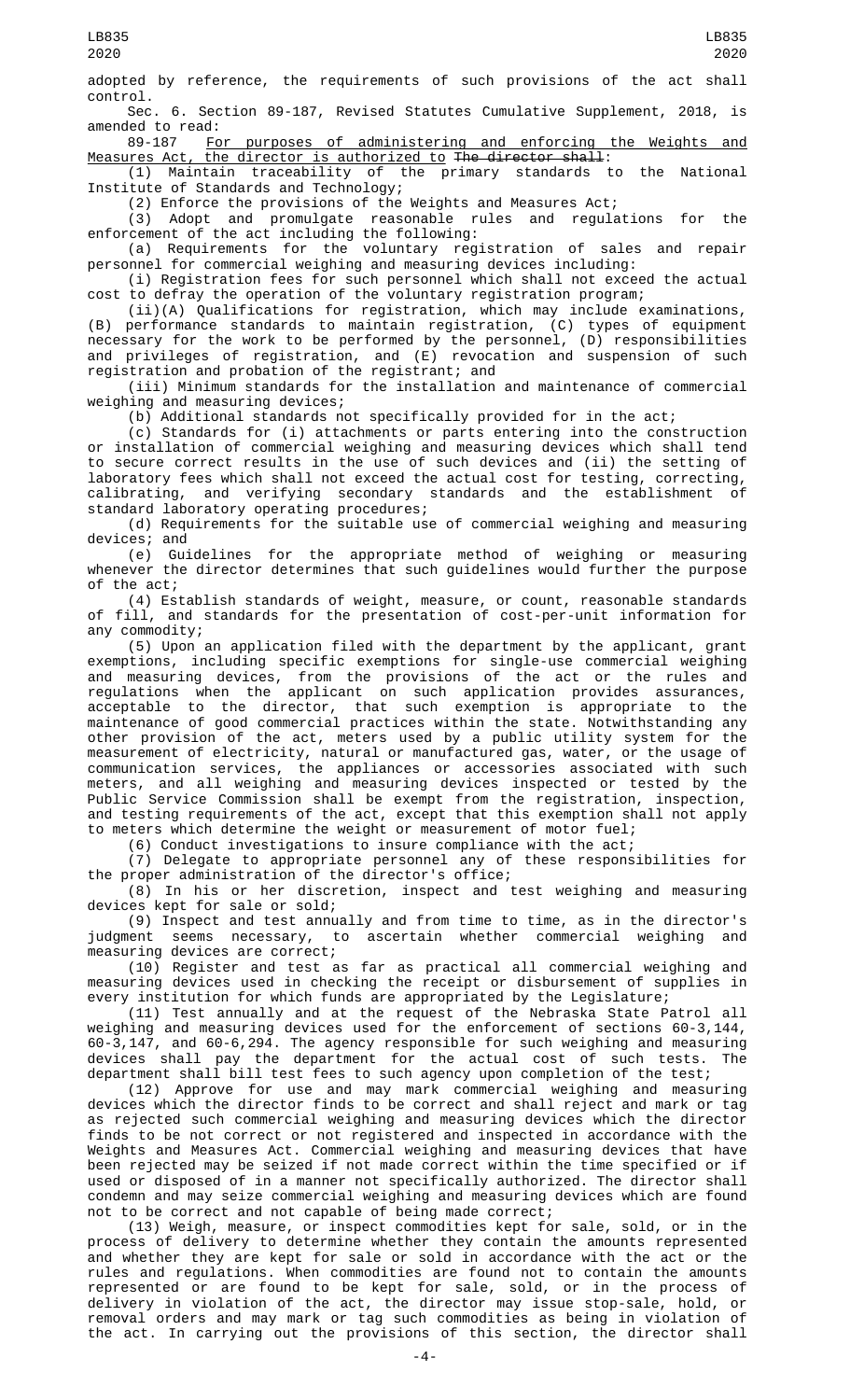employ recognized procedures pursuant to subdivisions (1)(b) through (d) of section 89-186;

(14) Provide for the weights and measures training of inspection personnel and adopt and promulgate by rule and regulation minimum training requirements which shall be met by all inspection personnel;

(15) Adopt and promulgate rules and regulations prescribing the appropriate term or unit of measurement to be used whenever the director determines in the case of a specific commodity that an existing practice of declaring the quantity by weight, measure, numerical count, or combination thereof does not facilitate value comparisons by consumers or offers an opportunity for consumer confusion;

(16) Allow reasonable variations from the stated quantity of contents which shall include those caused by loss or gain of moisture during the course of good distribution practice or by unavoidable deviations in good manufacturing practice only after the commodity has entered intrastate commerce;

(17) Verify advertised prices, price representations, and point-of-sale systems, as deemed necessary, to determine: (a) The accuracy of prices, quantity, and computations; (b) the correct use of the equipment; and (c) if such systems utilize scanning or coding means in lieu of manual entry, the accuracy of prices and quantity printed or recalled from a data base;

(18) On or before July 1 of each year, notify all persons who have registered any commercial weighing or measuring device of the amount of fees which are due and that the fees are due on August 1 and shall be delinquent after such date;

(19) Require all persons who operate a weighing and measuring establishment to obtain a permit to operate such establishment pursuant to section 89-187.01 and to pay to the department an application permit fee pursuant to section 89-187.02;

(20) Require all persons who operate a weighing and measuring establishment to, on or before August 1 of each year:

(a) Register each commercial weighing and measuring device with the department upon forms furnished by the director;

(b) Pay to the department a registration fee of four dollars; and

(c) Pay to the department a device inspection fee.

 $(i)$  The device inspection fee due August 1, 2003, shall be the amount in column A of subdivision (20)(c)(iii) of this section.

<u>(i)</u> <del>(ii)</del> The device inspection fee <u>shall be </u>due <del>August 1, 2004, and</del> each August 1 <u>and</u> <del>thereafter</del> shall be set by the director on or before July 1 of each year. The director may raise or lower the device inspection fees each year to meet the criteria in this subdivision, but the fee shall not be greater than the amount in column B of subdivision  $(20)(c)(ii)$   $(20)(c)(iii)$  of this section. The same percentage shall be applied to each device category for all device inspection fee increases or decreases. The director shall use the <u>amounts in</u> column A of subdivision (20)(c)(ii) of this section device inspection fees set for the fees due August  $1, 2003$ , as a base for future fee increases or decreases. The director shall determine the fees based on estimated annual revenue and fiscal year-end cash fund balances as follows:

(A) The estimated annual revenue shall not be greater than one hundred seven percent of program cash fund appropriations allocated for the Weights and Measures Act; and

(B) The estimated fiscal year-end cash fund balance shall not be greater than seventeen percent of program cash fund appropriations allocated for the act.

 $(ii)$   $(iii)$ 

Scales: A B Up through 35 pounds capacity  $\overline{a}$  and  $\overline{a}$  and  $\overline{a}$  and  $\overline{a}$  and  $\overline{a}$  and  $\overline{a}$  and  $\overline{a}$  and  $\overline{a}$  and  $\overline{a}$  and  $\overline{a}$  and  $\overline{a}$  and  $\overline{a}$  and  $\overline{a}$  and  $\overline{a}$  and  $\overline{a}$  a Multiunit Scales 6.37 and 1990 and 1990 and 1990 and 1990 and 1990 and 1990 and 1990 and 1990 and 1990 and 199 Over 35 through 1,000 pounds capacity 15.13 15.13 25.35 Over 1,000 through 4,000 pounds capacity 31.87 51.03 Over 4,000 through 50,000 pounds capacity 36.65 58.36 Over 50,000 through 150,000 pounds capacity 39.04 62.03 Over 150,000 pounds capacity and the set of the set of the set of the set of the set of the set of the set of the set of the set of the set of the set of the set of the set of the set of the set of the set of the set of th Length Measuring Devices: Cordage or fabric the contract of the contract of the contract of the contract of the contract of the contract of the contract of the contract of the contract of the contract of the contract of the contract of the contract

Pumps:

Service Station Dispensers — per